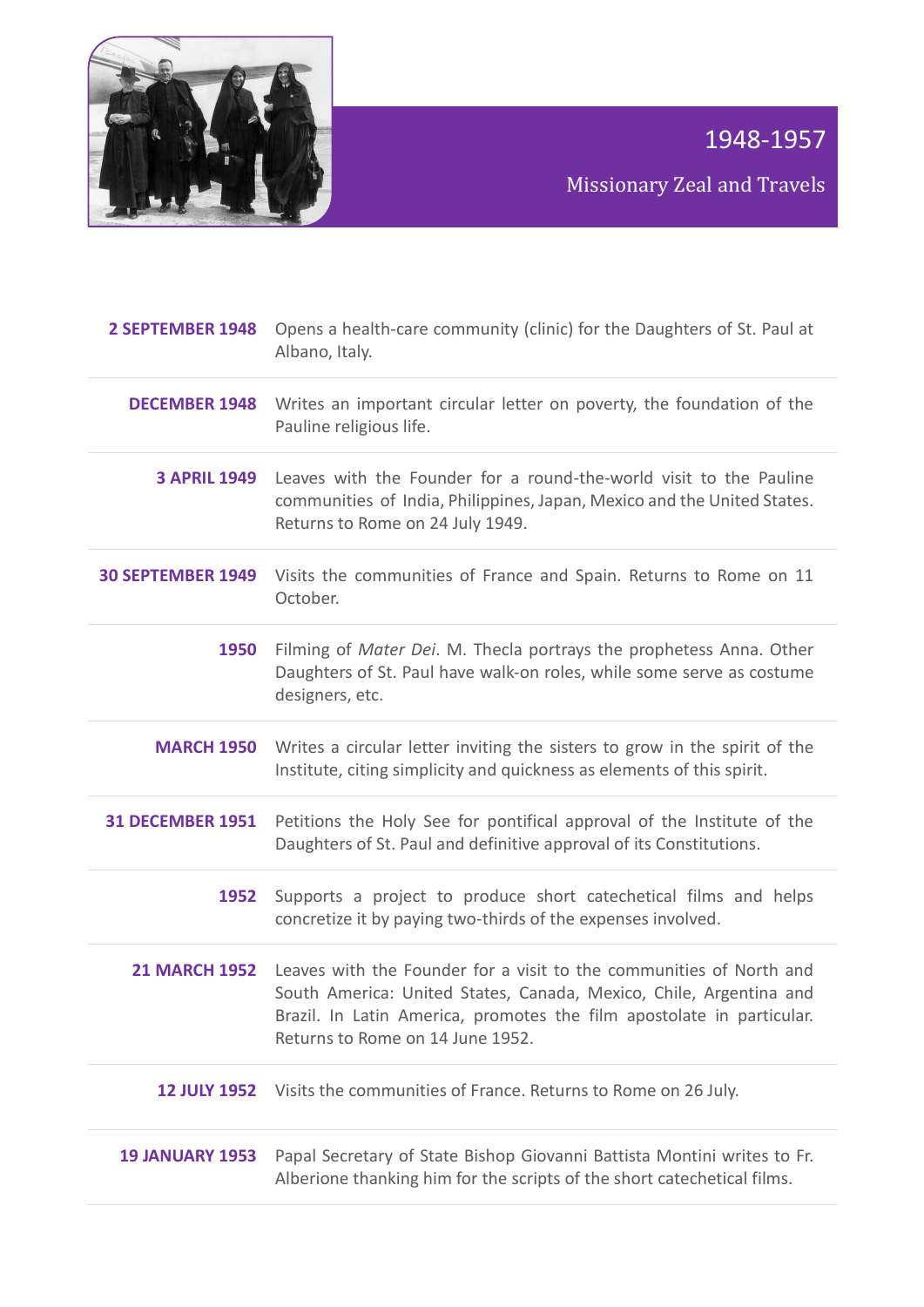| <b>15 MARCH 1953</b>          | The Holy See promulgates the Decree of Pontifical Approval of the<br>Congregation of the Daughters of St. Paul and also approves its<br>Constitutions.<br>Writing to tell the sisters about this, M. Thecla expresses her heartfelt<br>gratitude to the Lord.                                                                                   |
|-------------------------------|-------------------------------------------------------------------------------------------------------------------------------------------------------------------------------------------------------------------------------------------------------------------------------------------------------------------------------------------------|
| <b>13 APRIL 1953</b>          | Leaves with the Founder for a visit to the communities of Japan,<br>Philippines and India. Primo Maestro falls ill in Bombay, India. M. Thecla<br>welcomes him into the FSP community there in order to see that he<br>receives proper care and then arranges for him to return quickly to<br>Rome. She herself returns to Rome on 22 May 1953. |
| <b>13 JULY 1953</b>           | Leaves with the Founder for a visit to the communities of North and<br>South America: Canada, United States, Colombia, Chile, Argentina and<br>Brazil. Returns to Rome on 3 Sept. 1953.                                                                                                                                                         |
| <b>5-10 SEPTEMBER</b><br>1953 | Second National Council of Mothers General held in Rome. M. Thecla is<br>elected president of FIRAS (Federazione Italiana Religiose Assistenza<br>Sociale).                                                                                                                                                                                     |
| <b>1 NOVEMBER 1953</b>        | Visits the communities of France, Spain and Portugal. Returns to Rome<br>on 18 November 1953.                                                                                                                                                                                                                                                   |
| <b>14 APRIL 1954</b>          | Returns to France for a brief visit.                                                                                                                                                                                                                                                                                                            |
| <b>29-30 NOVEMBER</b><br>1954 | Consecration of the Sanctuary of Mary, Queen of Apostles (now a minor<br>basilica) in Rome.                                                                                                                                                                                                                                                     |
|                               | <b>FEBRUARY 1955</b> Invites the sisters to live the year dedicated to the Divine Master<br>by assuming a concrete commitment: diffusion of the catechetical<br>magazine "Way, Truth and Life."                                                                                                                                                 |
| <b>16 APRIL 1955</b>          | With the Founder, visits the communities of the Philippines, Japan,<br>Australia and India. Returns to Rome on 2 June 1955.                                                                                                                                                                                                                     |
| <b>13 MAY 1955</b>            | Travels to Sydney, Australia, with the sisters assigned to open a<br>community there.                                                                                                                                                                                                                                                           |
|                               | 27 JULY 1955 Visits the communities of Great Britain, France, Spain and Portugal.<br>Returns to Rome on 22 August 1955.                                                                                                                                                                                                                         |